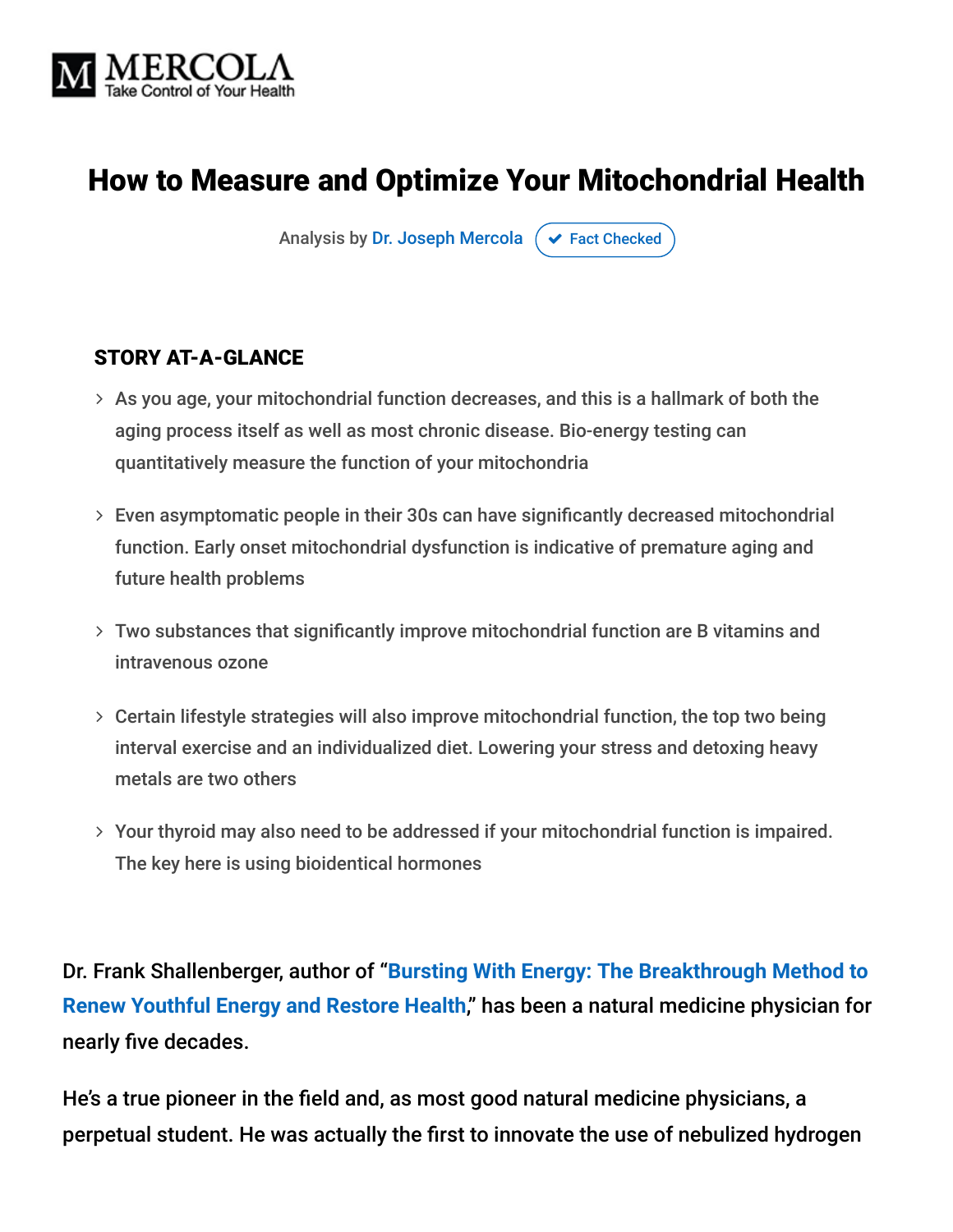peroxide, which has become my favorite intervention for upper respiratory infections, including SARS-CoV-2. Sadly, it's been widely disparaged, but those that have used it are typically really impressed by the results.

In this interview, we'll review a number of strategies you can use to optimize your mitochondrial health and function. After graduating from medical school, Shallenberger first went into trauma medicine. After about seven years, he transitioned into being a general practitioner and internist. Within months, however, he realized that nobody was getting well. In fact, many were getting sicker from the drugs he prescribed.

As it happened, Linus Pauling had a once-a-month study group in the area, which Shallenberger was able to join. He quickly realized there are far better ways to treat disease.

# The Importance of Mitochondrial Optimization

One of the things Shallenberger has pioneered is bio energy testing that measures mitochondrial function. As you age, your mitochondrial function typically decreases, and this is a hallmark of both the aging process itself as well as most chronic disease.

He decided he wanted a way to test mitochondrial status, and by 2004 he had developed a system that evaluates how much oxygen you consume and, in real time, how much carbon dioxide (CO2) you produce. This can give you a quantitative measure of how well your mitochondria are working.

**<sup>66</sup>** My goal for all my patients is that no matter how<br>old they are they have youthful mitochondrial **old they are, they have youthful mitochondrial function. A lot of the stuff I've learned over the years is how to maximize that. ~ Dr. Frank Shallenberger"**

What he found was that even asymptomatic people in their 30s were having significantly decreased mitochondrial function. He calls this "early onset mitochondrial dysfunction,"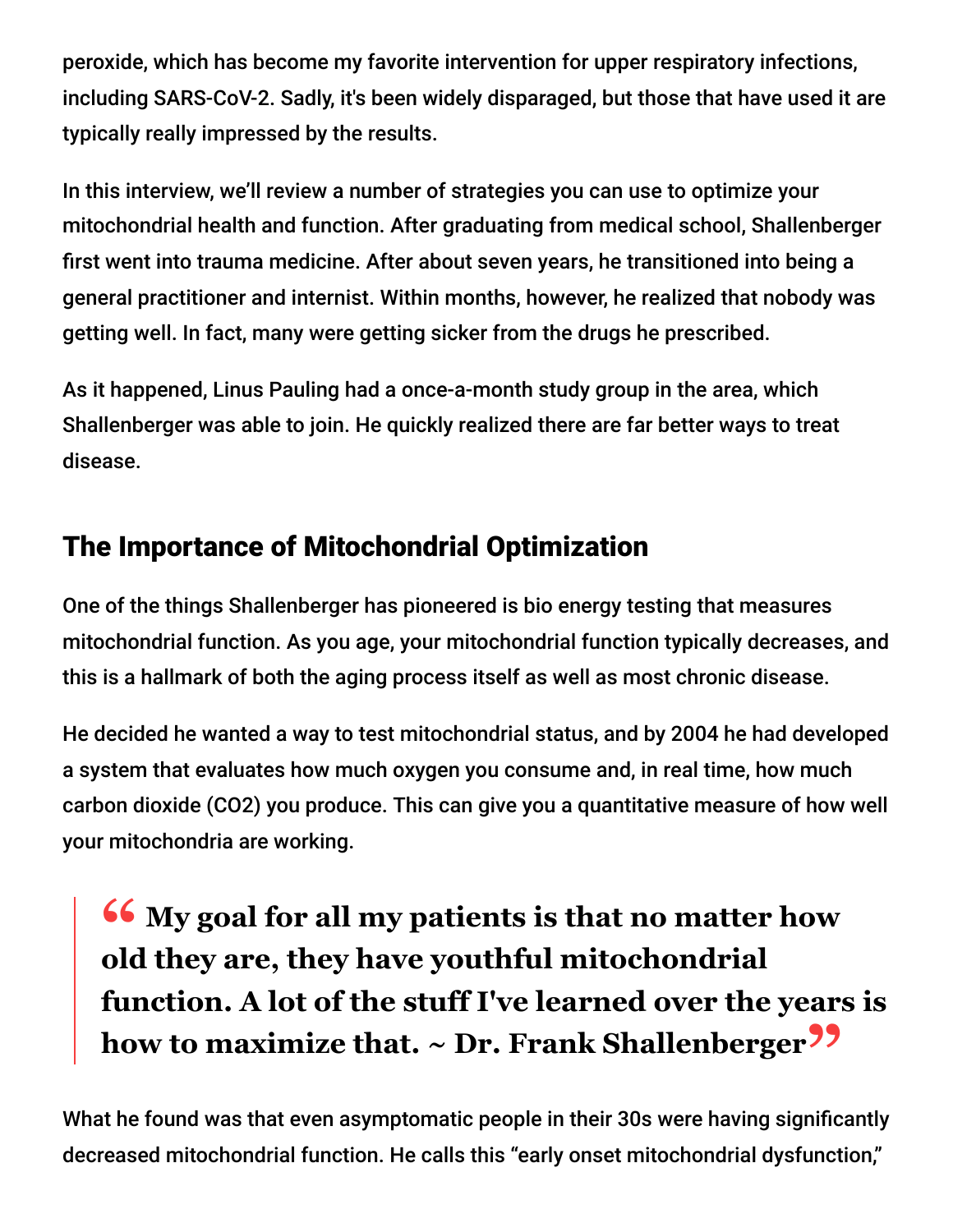and it's indicative of future health problems, even if everything seems good and well right now.

*"The conventional thinking has always been that our mitochondria lose their efficiency as a result of the aging process. But I started questioning that, and wondered if our mitochondria in fact lose their efficiency even before any signs of aging. And, the amazing thing I discovered was that mitochondrial efficiency can decrease significantly even in our 30s and 40s, long before any of the effects of aging.*

*I believe that this early decline is the primary factor that accelerates the aging process and makes us more vulnerable to the diseases of aging. And this is exactly what I have observed over the years. People with optimal mitochondrial function, no matter how old they are, rarely develop any of the diseases associated with aging, and routinely maintain full function even into their 90s."*

#### B Vitamins Needed for Optimal Mitochondrial Function

So, what are some of the most effective interventions Shallenberger has found for optimizing mitochondrial function? After a lot of testing and experimenting, the only two substances found to really move the needle were B vitamins and ozone treatment. He explains:

*"B vitamins are absolutely critical for mitochondrial function — especially niacin, riboflavin and folate. Orally speaking, with niacin, I typically start them at 100 to 200 milligrams a day [but] you can go up to 2,000 mg easy on some patients. I use a B complex because I like to balance it out, but I'm focusing primarily on niacin, folate and riboflavin."*

Typically, when a deficiency of B vitamins is the cause of decreased mitochondrial function, I will see improved readings within two to three weeks, although the level of improvement can vary tremendously from one person to the next. An important caveat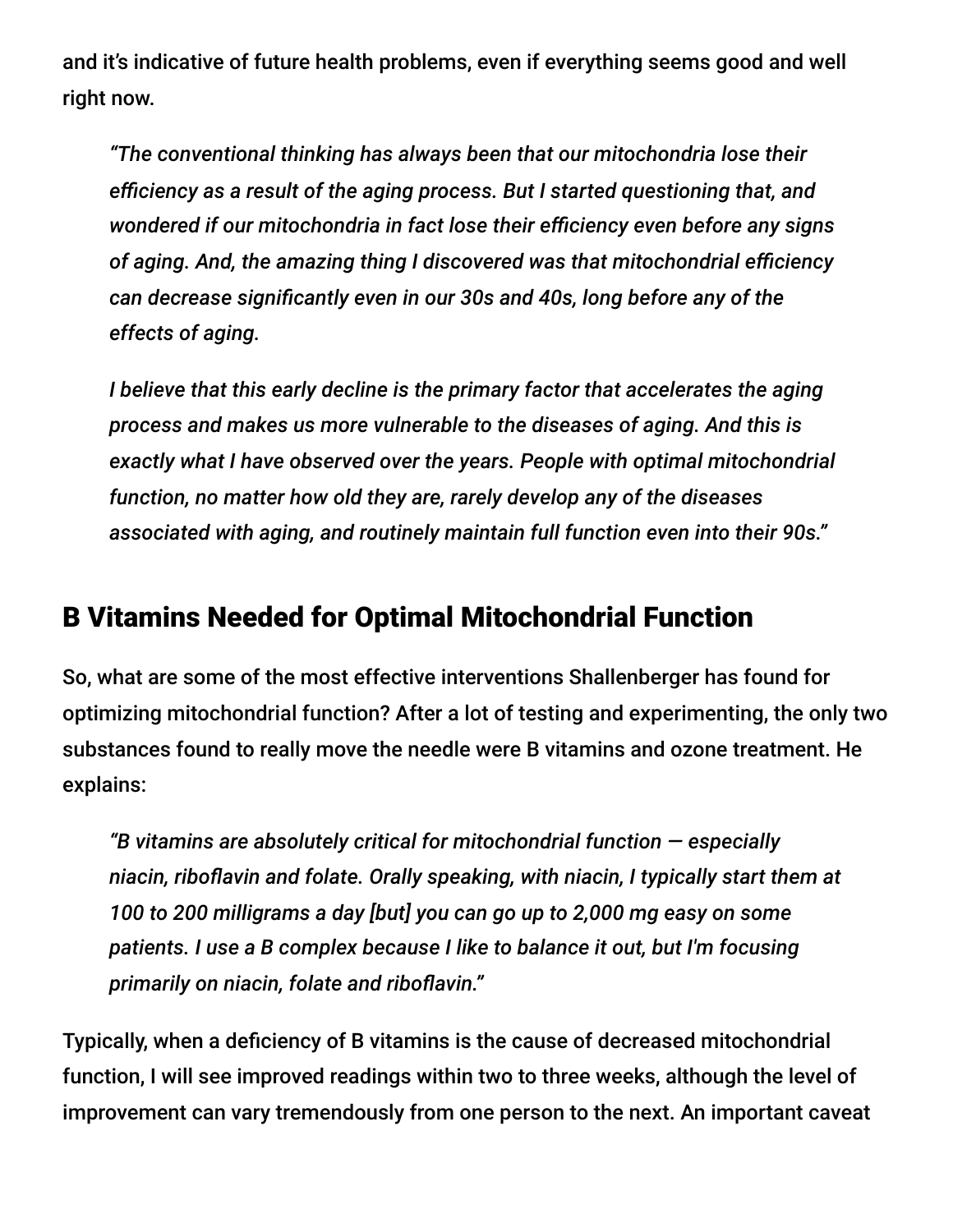here is that mitochondria are vulnerable to any number of assaults, including emotional stress.

*"I have literally seen patients have great mitochondrial function, be under stress for two months, and have their mitochondria wiped out just from emotional stress,"* he says. *"I haven't done the studies, but I'm pretty sure that if you get under a lot of emotional stress, I bet your mitochondria suffer a measurable hit within 48 hours."*

#### Ozone Therapy

The other intervention Shallenberger found for mitochondria optimization is ozone therapy. He explains:

*"First of all, people should understand what ozone is. When we talk about ozone and medicine, we're not talking about ozone in the atmosphere. We're talking about a very pure molecule, it's pure oxygen, period. There's nothing else in there. Regular oxygen that we breathe is what we call O2, that's two oxygen atoms combined together.*

*Ozone is basically three oxygen atoms combined together. What makes that molecule so unique is that it is very electron deficient. It needs electrons big time. So as soon as you put that into the human body, or into any tissue, it's going to start grabbing electrons. And as it grabs the electrons, it's going to form molecules called peroxides [a reactive oxygen species, ROS].*

*So, after ozone treatment, you're loaded with peroxides, and these peroxides can stay in the body for a good seven, maybe as much as 14 days. These peroxides are what mediate the various physiological and biochemical effects of ozone. They're also, by the way, molecules that are electron deficient ...*

*Ozone is a hormetic molecule, it has a hormetic clinical effect. This means that at low doses, it does one thing, and as you increase the dose high enough, it*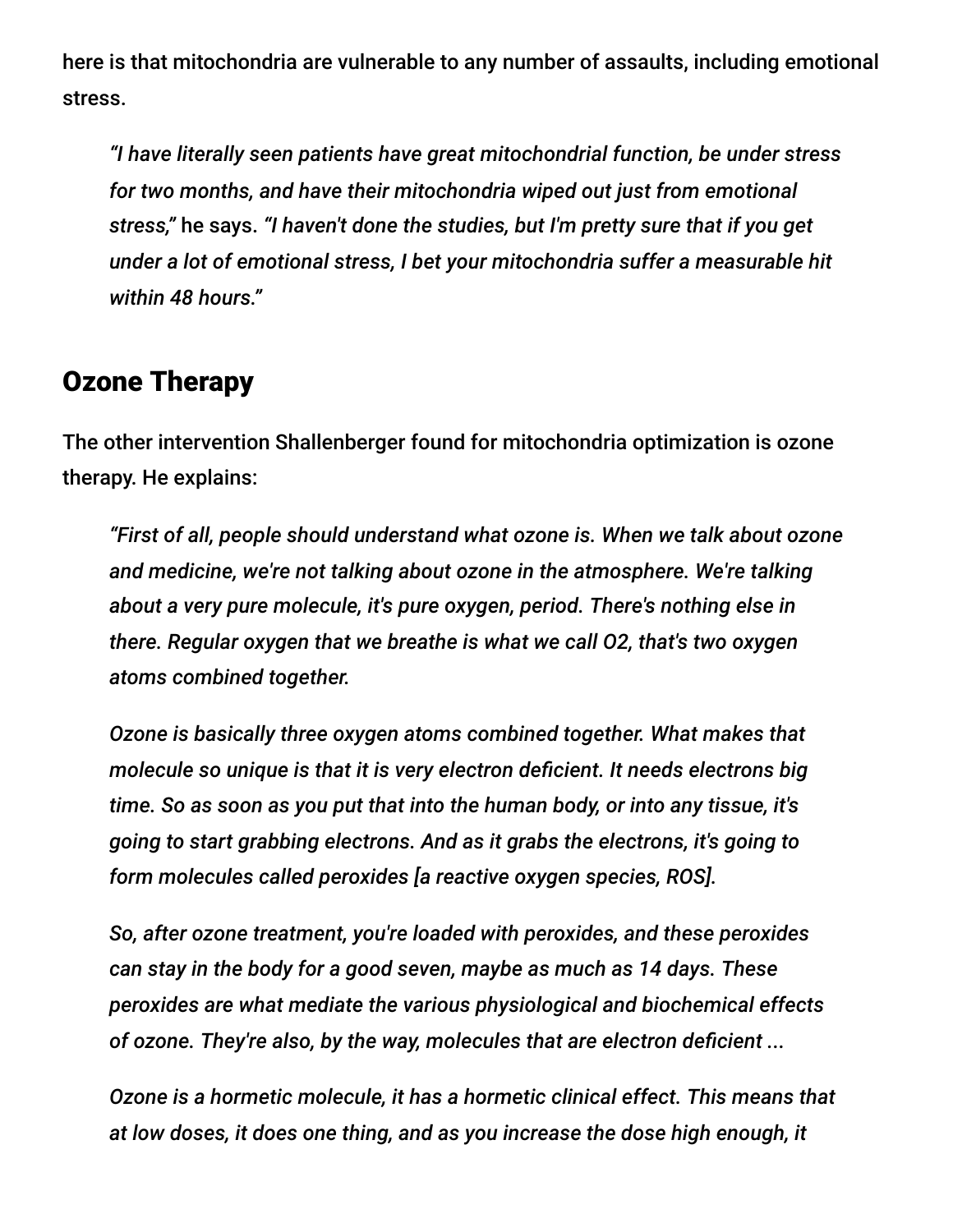*starts doing the exact opposite. So, deciding on the dose for ozone is pretty critical.*

*To stimulate mitochondrial function, I use relatively small doses, in the order of 10, maybe 12 mg ... I get ozone treatments myself every week, just because I can. And it would be super good if everybody could do that."*

It is important that the ozone used intravenously be free of contaminants, so you need to use a machine that converts pure medical grade oxygen to generate pure ozone.

Ozone generators that convert air from an oxygen concentrator are only good for certain topical applications, not for intravenous injection. Also, while the peroxides are ROS, in this case, that's what you want. You do not want to try to counteract the oxidative stress with antioxidants before the treatment, and here's why:

*"The reason is because I want these peroxides. When the ozone goes into the tissue, I want it to be interacting with lipids and maybe amino acids. I don't want it to interact with ascorbate, because then I'll get dehydroascorbate. That's not what I'm looking for. I'm looking for peroxides.*

*The basic thinking with ozone therapy is, you really never want to give any kind of substance that's going to donate electrons, like vitamin C or glutathioneprior to the treatment, if you want to maximize peroxide production. Now, after the treatment, yeah. You want to do it after, but you got to have that sequence correct."*

#### Lifestyle Strategies to Improve Mitochondrial Function

Certain lifestyle strategies will also improve mitochondrial function, the top two being interval exercise and a ketogenic diet (high in healthy fats and low in refined carbs, provided that's optimal for you. For additional details, see section below). Lowering your stress and detoxing heavy metals are two others. With regard to exercise, Shallenberger says: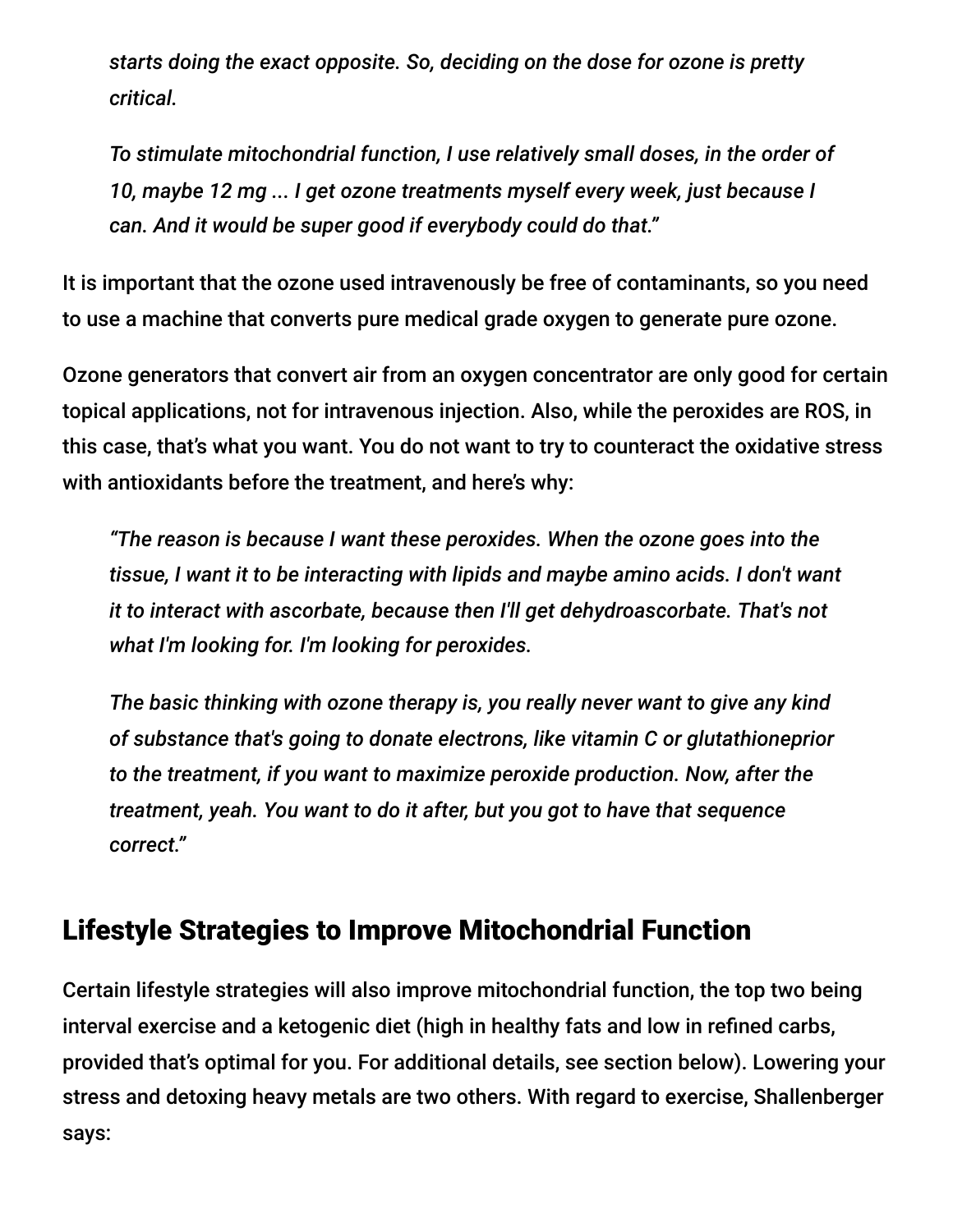*"Resistance training is really important, especially for the over 60 crowd. For lean body mass-types of reasons, for resting metabolic reasons, it's very important. But it doesn't do what classic aerobic interval training does ...*

*For normal people, not athletes, to maintain good mitochondrial function, what you need is two 30-second intervals [where you go all-out, max exertion], followed by about four or five minutes of rest between the two, done three times a week. That's hardly anything ... [but] it's every bit as good as any of the harder exercise routines."*

#### The Case for Bioidentical Hormones

Your thyroid may also need to be addressed if your mitochondrial function is impaired. The key here is using bioidentical hormones, which unfortunately is getting more difficult to get a hold of. Bioidentical thyroid hormones are basically made from desiccated animal thyroid and therefore contain all four of the natural thyroid hormones: T1, T2, T3 and T4.

Conventional doctors typically use Synthroid or Levo-Thyroid, which only contains synthetic T4. Ideally, you want all four of them, but at bare minimum, you want T3 and T4.

*"Thyroid is critical for a number of reasons,"* Shallenberger says. *"First of all, probably 80% of people over the age of 50 have suboptimal thyroid function. It's such a common problem ... When I first got my equipment, I started measuring resting metabolic rates. Resting metabolic rate is how much energy your cells are producing when you're actually not doing anything.*

*You're sitting very quietly in a chair. In other words, no exertion. How much energy do you need for no exertion? It turns out the resting metabolic rate is almost entirely determined by thyroid hormone. Thyroid hormone also activates something called uncoupling protein 3 (UCP3), which is an uncoupling receptor on the mitochondria, which stop mitochondria from self destructing.*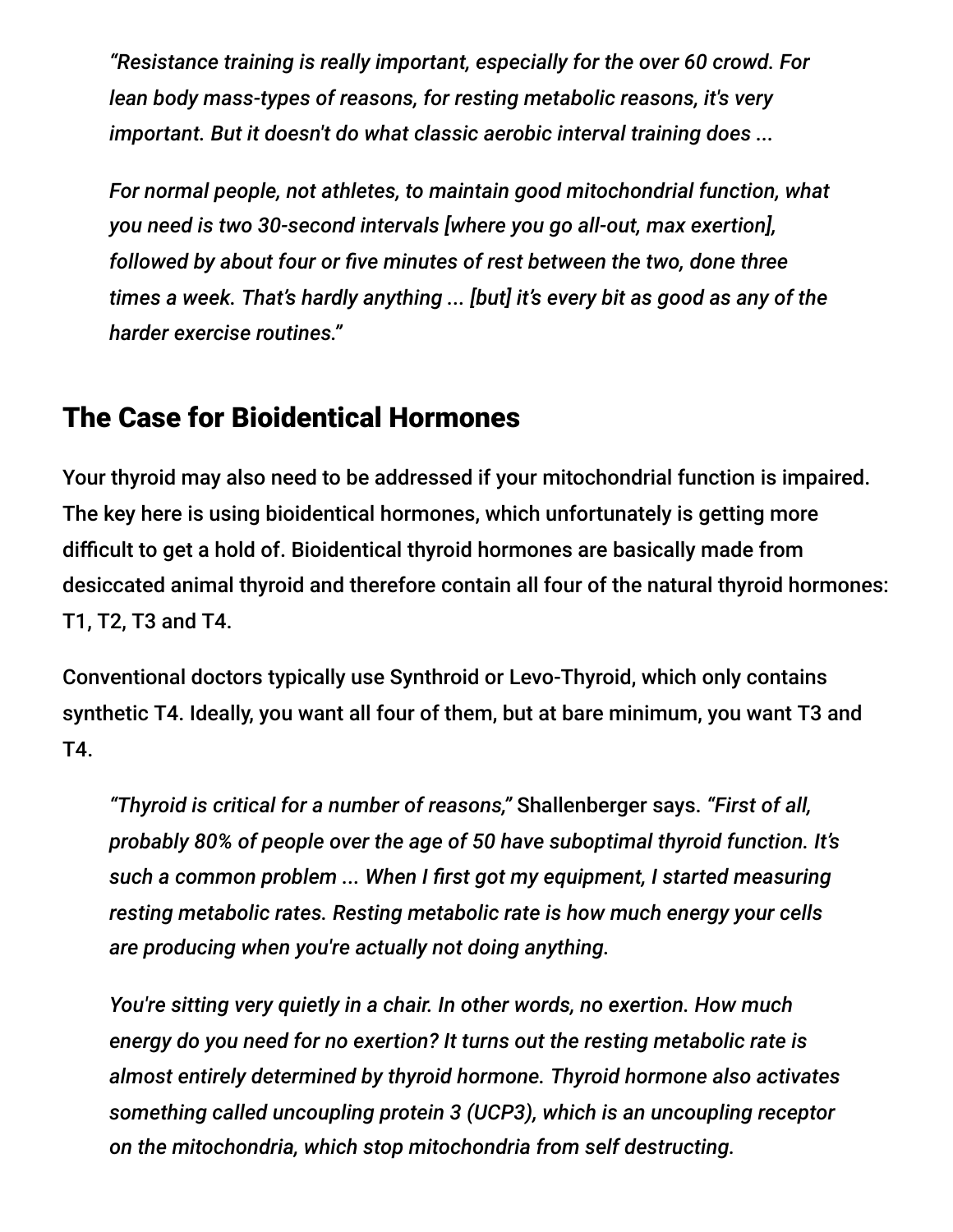*The thyroid prevents self-destruction of mitochondria. Thyroid also stimulates mitochondrial biogenesis, and stimulates mitochondrial division, so that when the cells divide, you get representative DARs cells with the same number of mitochondria. Also, through UCP3, that's where a lot of fatty acids come in. Thyroid is very important for fatty acid metabolism of mitochondria.*

*So, [thyroid] hits mitochondria in about four or five different ways. It's absolutely critical for mitochondrial function. A lot of the times that's the big problem. Somebody comes in, their resting metabolic rate's low, the mitochondrial function's low. I give them enough thyroid to bring the resting metabolic rate up to what would be considered close to optimal, and bang, the mitochondrial function goes right up with it."*

## Thyroid Tests Are Unreliable for Diagnosis

Unfortunately, many of the thyroid blood tests aren't particularly good. TSH is particularly useless, according to Shallenberger. He's convinced that measuring resting metabolic rate and increasing the dose of bioidentical thyroid hormone until you're at an optimal or near-optimal metabolic resting rate is a far better way to gauge how much thyroid medication you need. For general reference, the most commonly used dose is between 1 grain (60 mg) and 1.5 grains (90 mg).

*"I had lots of these cases. They'll tell me, 'I feel really good. Everything's wonderful. Thank you so much.' Then they come back maybe a year later and they say, 'I'm miserable ... I saw my doctor, he did the thyroid test and said 'Oh, you're being way overdosed.' So, he reduced the dose and the test is looking good now, but I feel like crap again.'*

*The doctor says, that's OK, 'because your tests are looking good.' So, that's how good these tests are. They're totally useless. The patient comes back to me, I put them back on the thyroid and that's the end of that story. I'll use T4 and T3 to monitor what I'm doing. But the TSH is absolutely useless. And they're all useless for diagnostic purposes."*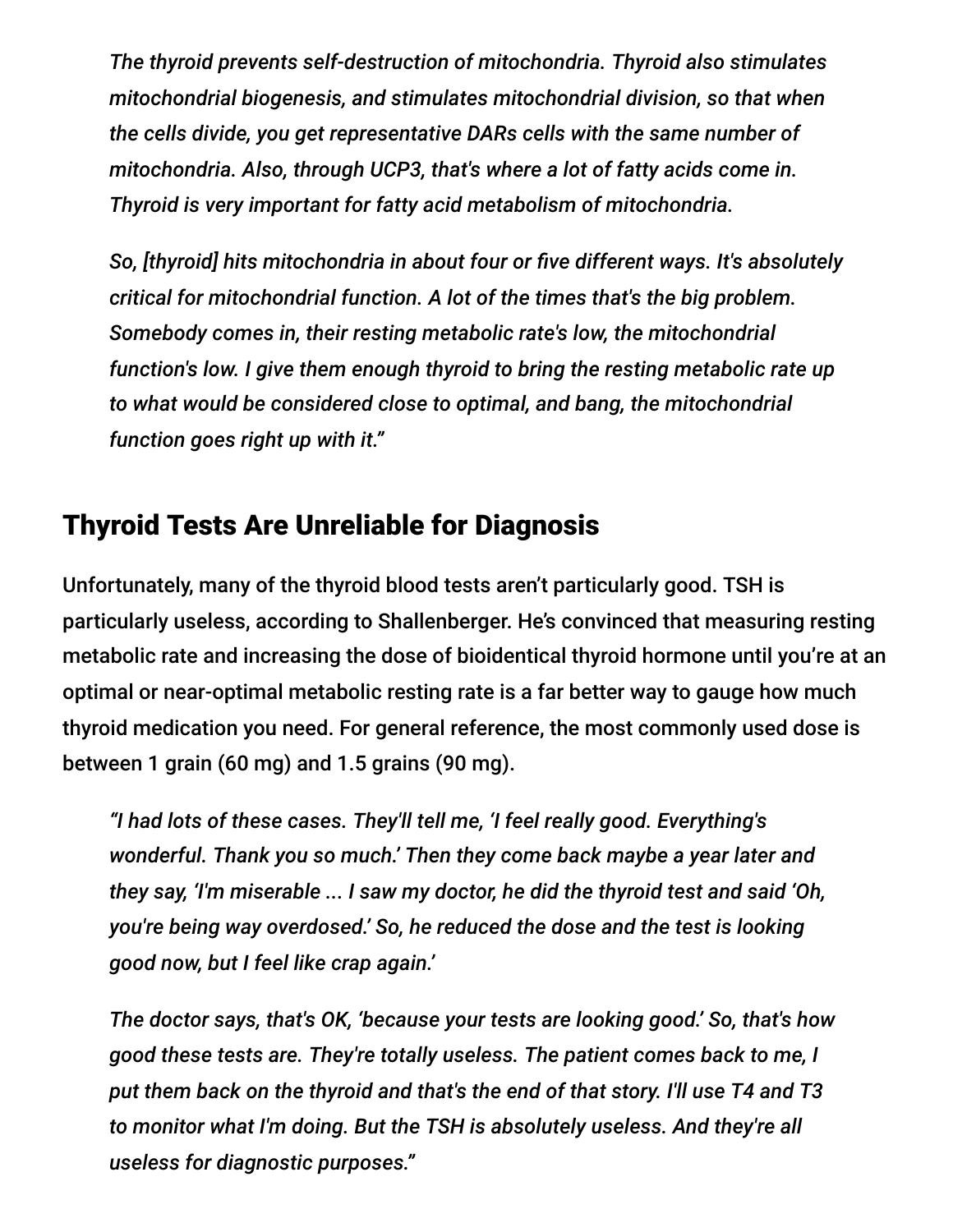## The Importance of Being Metabolically Flexible

About 90% of the population are metabolically inflexible, and that will have a tremendous impact on their mitochondrial function. Most eat far too many refined carbs and have an impaired ability to use fat as their primary fuel. To address that, you typically need to significantly reduce your carb intake and increase healthy fats.

This is not a 100% absolute certainty, however. The mitochondrial machinery in some people is preferentially adapted to carbs and they won't do well on a high-fat, low-carb diet. The good news is you can actually measure how well your mitochondria are working on a specific diet, using Shallenberger's test. This way, you can really get a clear idea of what your personalized ideal diet is. Shallenberger explains:

*"Mitochondria have the ability to generate energy by either burning glucose or fatty acids. If they're purely burning glucose, they produce twice as much CO2 than if they're purely burning fat.*

*If I look at the ratio between oxygen consumed and carbon dioxide produced, since it's a linear equation, I can tell them exactly how much energy they're generating from glucose and how much energy they're generating from fatty acids. We have that capability, just from looking at these numbers, to determine that ...*

*Now, carbohydrates in certain people suppress fatty acid metabolism. There's a subset of the population that, when they eat carbs, it's mitochondrial suppressive. The rationale is that since we're all different, there are going to be a subset of people whose mitochondria prefer to get their protons from glucose.*

*There's going to be another subset of people whose mitochondria prefer to get their protons from fatty acid. They're just more efficient that way. So, you have these two extremes. The rest of us fit on some continuum between those two extremes."*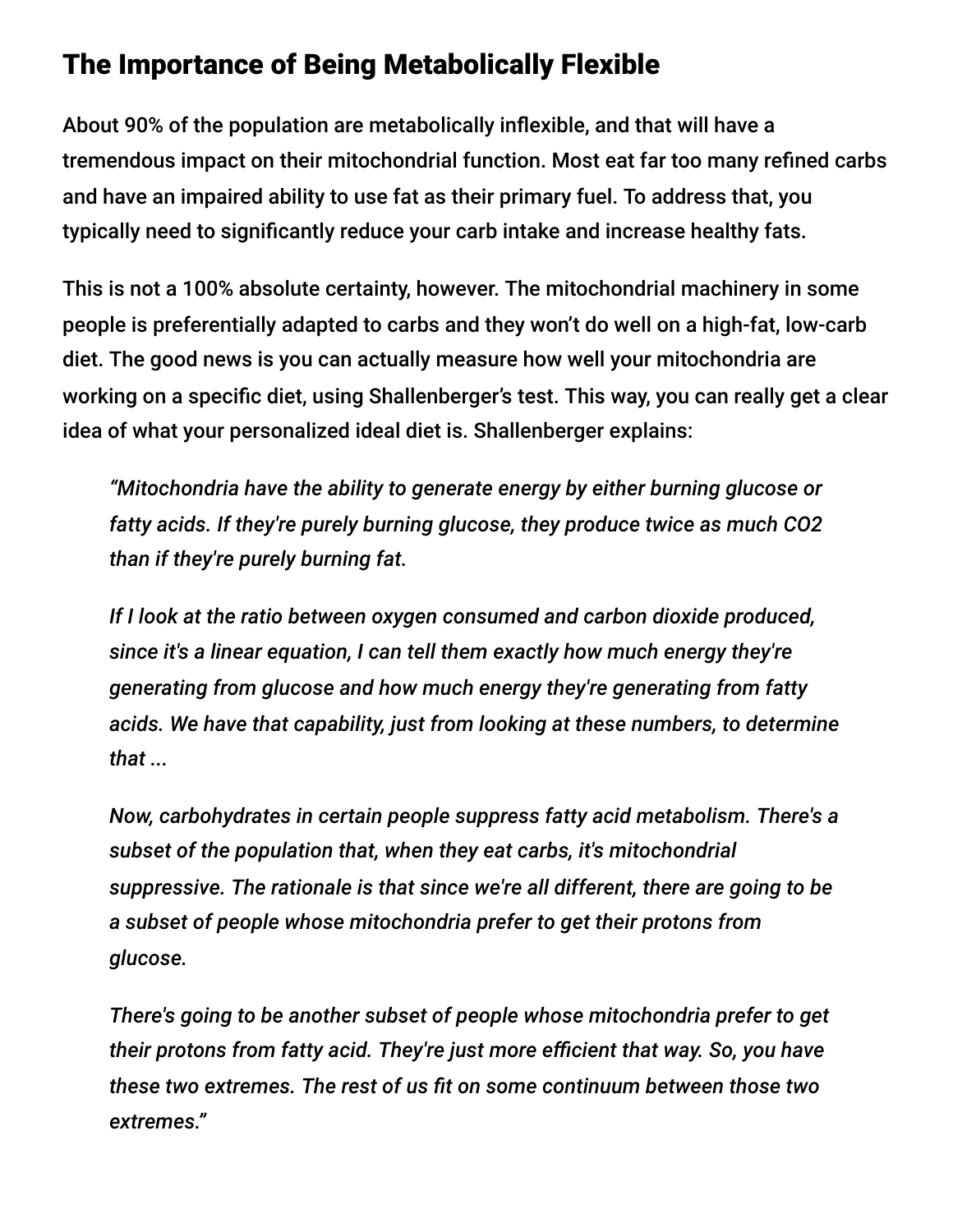## Nebulized Hydrogen Peroxide

As mentioned, Shallenberger was way ahead of everyone else with the use of nebulized hydrogen peroxide. Anytime you inhale something, it enters your bloodstream. Shallenberger had been using intravenous hydrogen peroxide for about 20 years when he suddenly had the idea to inhale it.

Respiratory viruses, of course, tend to hang out in the sinuses, respiratory tract and lungs. Hydrogen peroxide, meanwhile is known to kill most known viruses on contact. "It's pretty simple, but it's unbelievably effective," he says. All you need is:

- A plug-in jet nebulizer
- 3% food grade hydrogen peroxide (food grade does not contain chemical stabilizers)
- Saline
- Optional: 1 to 2 drops Lugol's iodine

Simply dilute the peroxide by mixing 7 teaspoons saline with one-fourth teaspoon of peroxide. This gives you a 0.1% solution, which is perfectly safe to inhale. If you like, you can add one drop of Lugol's iodine into the cup along with the solution.

# Heavy Metal Detox

Heavy metal toxicity is another problem that can take a toll on your mitochondria. To address heavy metals, Shallenberger typically uses a combination of colonics, saunas and chelation therapy. Like me, he's a big fan of saunas. While most use far-infrared saunas, I prefer near-infrared saunas, for several reasons.

For starters, near-infrared penetrates much deeper into your tissues, releasing toxins. Importantly, 95% of melatonin is also produced in your mitochondria in response to near-infrared light. Melatonin is a very powerful antioxidant that helps mop up ROS in the mitochondria. Melatonin also helps increase glutathione, which is a major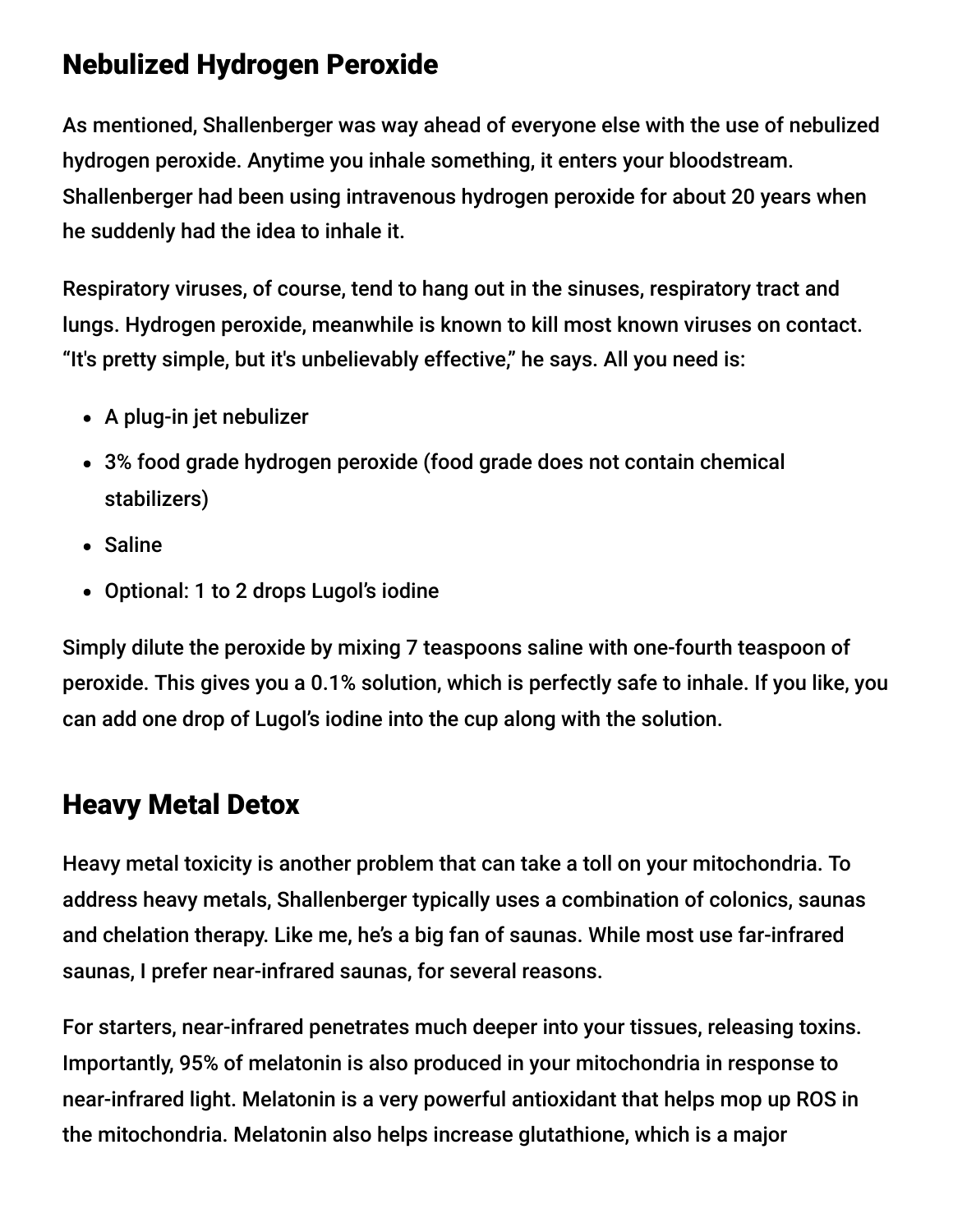detoxification agent. For tips on how to create an EMF-free sauna, listen to our interview, as we go into more details than what I've summarized here.

## TH1 Versus TH2 Immunity

In closing, we touch on immune function. Your immune system is divided into two "arms" or branches, the innate immune system (TH1) and the humoral immune system (TH2). If your innate immune system is not working well, you're more prone to infection and illness. Unfortunately, vaccines of all kinds suppress TH1, pushing you toward a TH2 dominance.

*"In 1994, there was a study published, looking at homosexual men. It had to do with AIDS and all these men were HIV positive, but only a portion of them had AIDS. They found that of the ones who had AIDS, 100% of them were all in TH2 dominance. Of the ones that didn't have AIDS, only 30% were in TH2 dominance.*

*They were in TH1 dominance ... I looked at that study and I thought, 'Wow, you're telling me that 30% of men in the control group were already in TH2 dominance? That's pretty pathetic. This basically means their innate immune system is more or less shut down, and they're in a TH2 humoral system imbalance.*

*I thought, they've ruined the TH1, because what happens is that the TH2 system produces cytokines that suppress TH1. TH1 produces cytokines that suppress TH2. So, it's sort of like one aspect of the immune system is saying, 'I got this, we don't need you anymore.'*

*So, we've got a number of our population of so-called healthy people that are in a TH2 dominance. In the '80s, it was a big thing to test for antibodies. Everybody was testing for antibodies. The conclusion we came to is that if you have a lot of antibodies, that means you're super-duper infected versus somebody who doesn't have a lot of these antibodies.*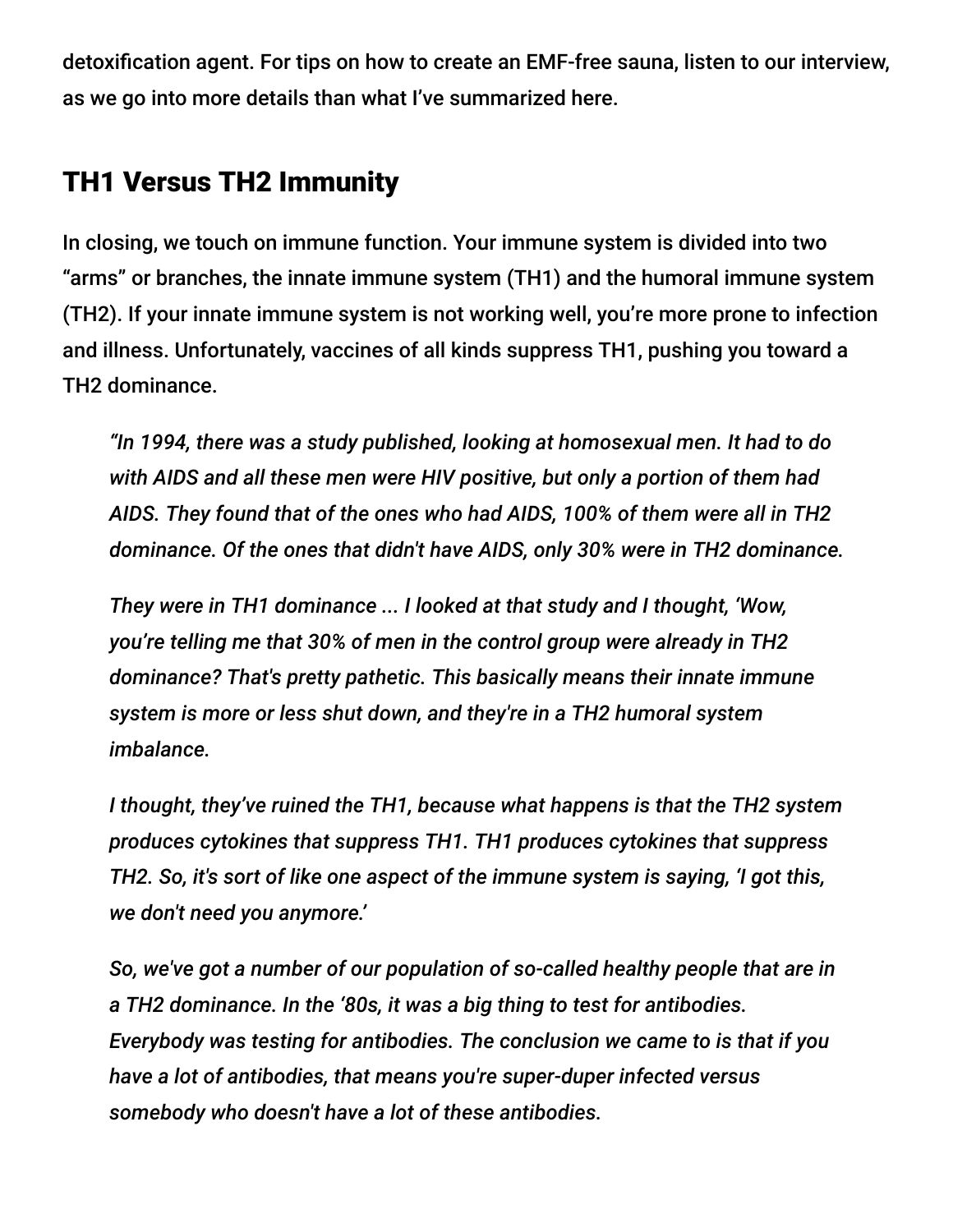*Turns out that's just not the case ... The problem is not that these antibodies are being caused by super infection-type situations. The problem is they're in TH2 dominance and that's what they do. They live off antibodies.*

*Maybe as much as one-third of the population is already in TH2 dominance. Why is that? ... What are we doing that's making all these antibodies? Hello, vaccines. But what's the definition of a good vaccine? It's one that makes an antibody. Every time you get a vaccine, you're automatically suppressing your innate immunity.*

*Statistical data came out a couple years ago, comparing the death rate from COVID in countries where the population was highly vaccinated for the flu in 2019 as opposed to countries with a low flu vaccine rate. And the death rate was something like 400% greater in the countries where most of the people had the 2019 influenza vaccines.*

*That stands to reason, because they suppressed their innate immunity. That was one thing that got to me. You know, vaccines aren't really helping this game here. The other thing that got to me is that we know ozone stimulates gamma interferon and IL2, which are TH1 stimulants that act to suppress TH2.*

*So, my conclusion, finally, was that when you add it all up, why does ozone work for every viral infection you can get? ... It has to do with the fact that I'm taking them out of a TH2 dominance putting them in a TH1 dominance."*

#### More Information

To learn more, you can pick up a copy of "**Bursting With Energy: The Breakthrough [Method to Renew Youthful Energy and Restore Health](https://www.amazon.com/Bursting-Energy-Breakthrough-Youthful-Restore/dp/1591201276)**," which is loaded with good advice.

If you're interested in getting bio energy testing to measure your mitochondrial function, check out Shallenberger's website, **[www.antiagingmedicine.com](http://www.antiagingmedicine.com/)**. Aside from